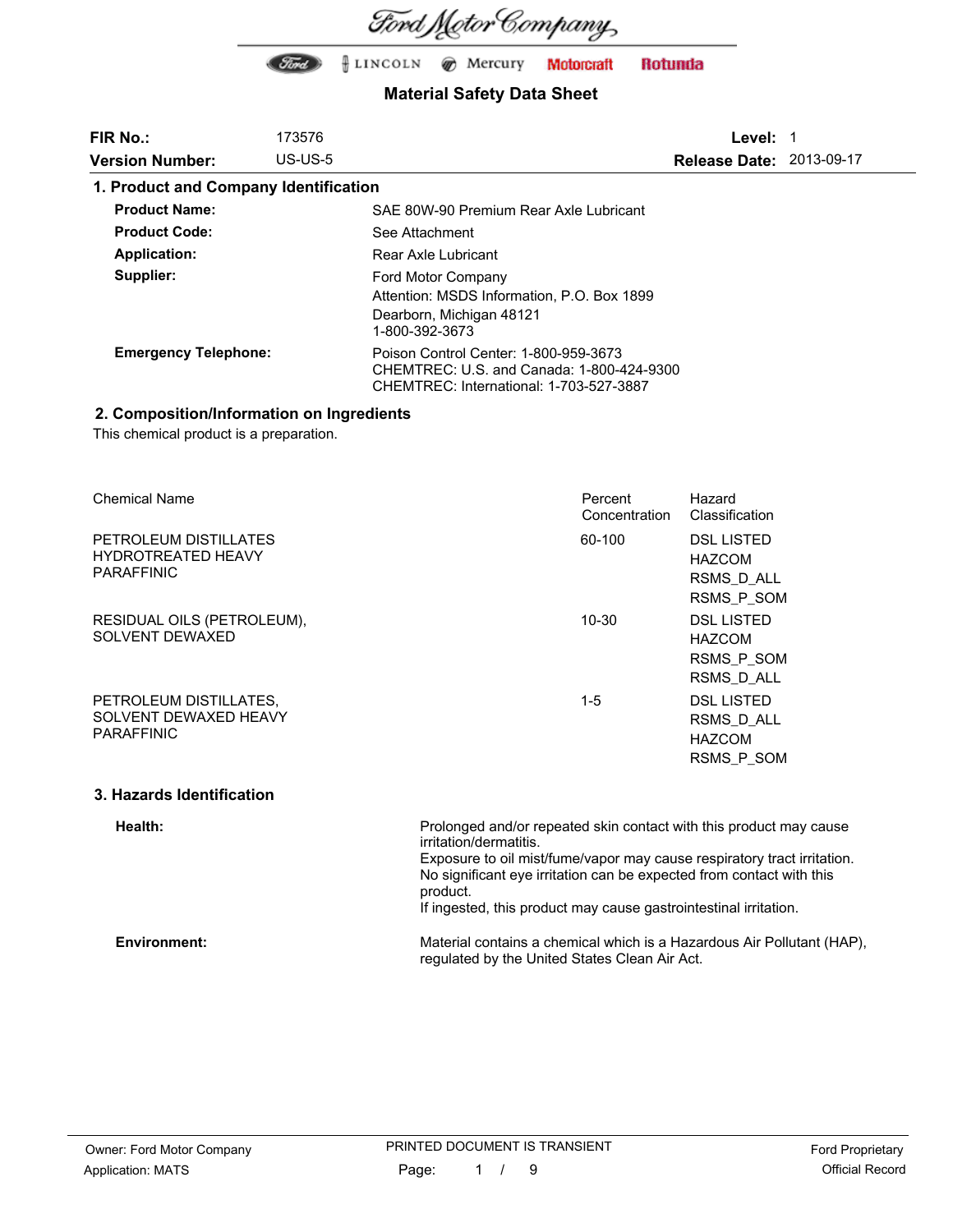

| <b>FIR No.:</b>                         | 173576                                                                                                                                                                        | Level: 1                                                                                                                                                                                                                                                                                                                                                                                                                                                                                                                                                                                                             |  |
|-----------------------------------------|-------------------------------------------------------------------------------------------------------------------------------------------------------------------------------|----------------------------------------------------------------------------------------------------------------------------------------------------------------------------------------------------------------------------------------------------------------------------------------------------------------------------------------------------------------------------------------------------------------------------------------------------------------------------------------------------------------------------------------------------------------------------------------------------------------------|--|
| <b>Version Number:</b>                  | <b>US-US-5</b>                                                                                                                                                                | <b>Release Date: 2013-09-17</b>                                                                                                                                                                                                                                                                                                                                                                                                                                                                                                                                                                                      |  |
| 4. First-Aid Measures                   |                                                                                                                                                                               |                                                                                                                                                                                                                                                                                                                                                                                                                                                                                                                                                                                                                      |  |
| Inhalation:                             |                                                                                                                                                                               | If gas/fume/vapor/dust/mist from the material is inhaled, remove the<br>affected person immediately to fresh air.<br>If irritation persists, get medical attention.                                                                                                                                                                                                                                                                                                                                                                                                                                                  |  |
| <b>Skin Contact:</b>                    |                                                                                                                                                                               | Immediately take off all contaminated clothing.<br>Wash skin with soap and water.<br>If irritation persists, get medical attention.                                                                                                                                                                                                                                                                                                                                                                                                                                                                                  |  |
| <b>Eye Contact:</b>                     | In case of contact with eyes, rinse immediately with plenty of water for<br>at least 15 minutes and seek medical attention.<br>If irritation persists, get medical attention. |                                                                                                                                                                                                                                                                                                                                                                                                                                                                                                                                                                                                                      |  |
| Ingestion:                              |                                                                                                                                                                               | First aid is not normally required; however, if swallowed and symptoms<br>develop, seek medical attention.                                                                                                                                                                                                                                                                                                                                                                                                                                                                                                           |  |
| <b>Most Important Symptoms Effects:</b> |                                                                                                                                                                               | Slight irritation to the nose and throat (inhalation), redness, and tearing<br>(eyes exposure), itching (skin exposure).                                                                                                                                                                                                                                                                                                                                                                                                                                                                                             |  |
| <b>Notes to a Physician:</b>            |                                                                                                                                                                               | This material, if aspirated into the lungs, may cause chemical<br>pneumonitis; treat the affected person appropriately.                                                                                                                                                                                                                                                                                                                                                                                                                                                                                              |  |
| 5. Fire-Fighting Measures               |                                                                                                                                                                               |                                                                                                                                                                                                                                                                                                                                                                                                                                                                                                                                                                                                                      |  |
| <b>Extinguishing Media:</b>             |                                                                                                                                                                               | Dry chemical, foam, carbon dioxide, water fog.                                                                                                                                                                                                                                                                                                                                                                                                                                                                                                                                                                       |  |
| <b>Specific Methods:</b>                |                                                                                                                                                                               | Use water to cool fire-exposed containers, structures, and to protect<br>personnel.                                                                                                                                                                                                                                                                                                                                                                                                                                                                                                                                  |  |
| <b>Specific Hazards:</b>                |                                                                                                                                                                               | Empty container(s) may retain product residue -- solid, liquid, and/or<br>vapor -- and can be dangerous. Do not pressurize, cut, weld, braze,<br>solder, drill, grind, or expose such containers to heat, flame, sparks,<br>static electricity, or other sources of ignition. They may explode and<br>cause injury or death.<br>Water or foam may cause frothing if the product is heated above 93<br>degrees C (200 degrees F).<br>Combustion may produce the following products: Oxides of carbon,<br>nitrogen, and phosphorus.<br>Decomposition of this product may yield hydrogen sulfide and sulfur<br>dioxide. |  |
| <b>Protection of Firefighters:</b>      |                                                                                                                                                                               | Fire fighters should be equipped with NIOSH-approved, self-contained<br>breathing apparatus (SCBA) and full protective clothing.                                                                                                                                                                                                                                                                                                                                                                                                                                                                                     |  |
| 6. Accidental Release Measures          |                                                                                                                                                                               |                                                                                                                                                                                                                                                                                                                                                                                                                                                                                                                                                                                                                      |  |
| <b>Personal Precautions:</b>            |                                                                                                                                                                               | Avoid excessive skin contact with the spilled material.<br>Eliminate all sources of ignition or flammables that may come into<br>contact with a spill of this material.<br>Surfaces may become slippery after spillage.<br>Wear appropriate protective equipment and clothing during clean-up.                                                                                                                                                                                                                                                                                                                       |  |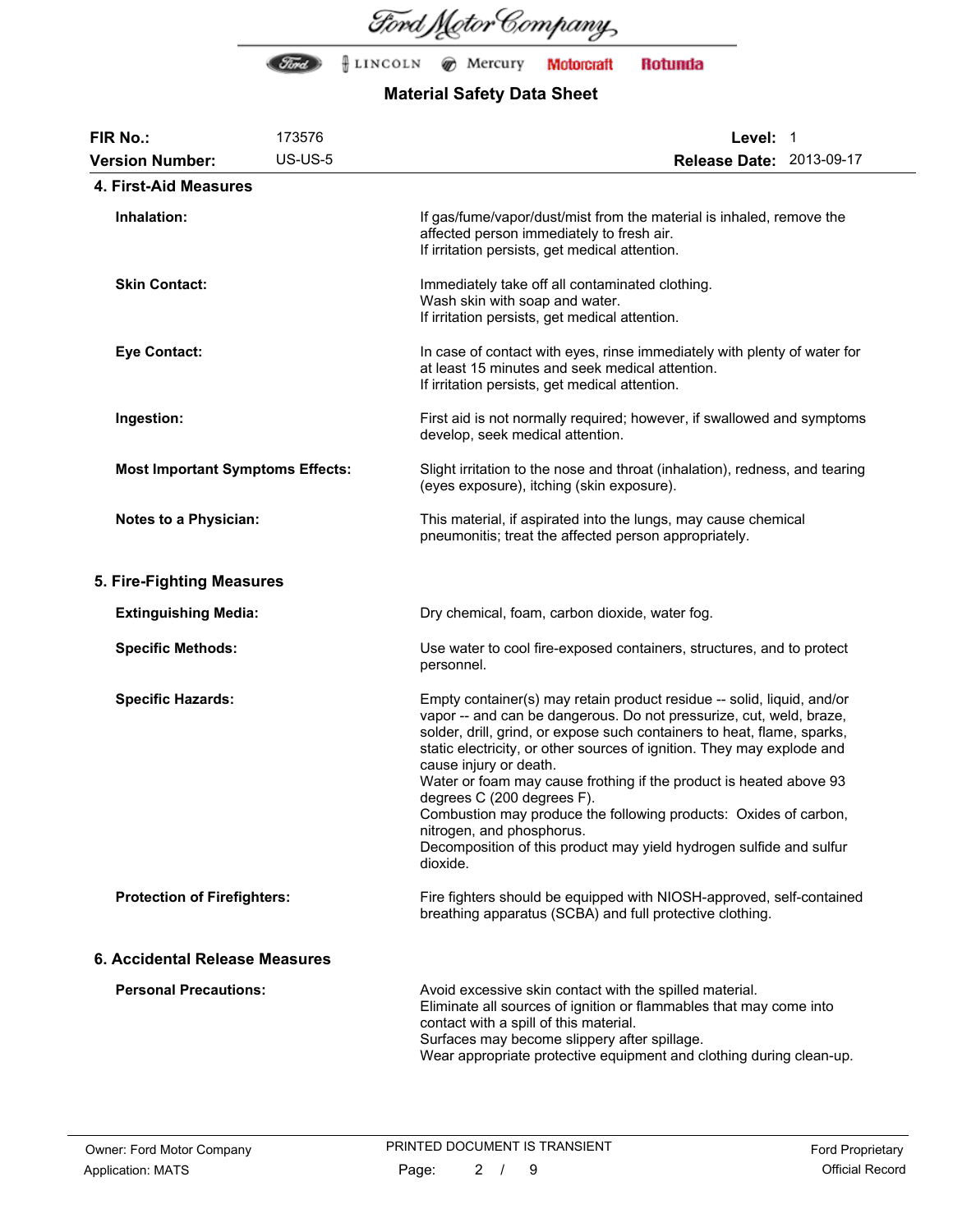

| FIR No.:                                                                 |                                     | 173576                                 | Level: 1                                                                                                                                                                                                                                                                                                                           |
|--------------------------------------------------------------------------|-------------------------------------|----------------------------------------|------------------------------------------------------------------------------------------------------------------------------------------------------------------------------------------------------------------------------------------------------------------------------------------------------------------------------------|
| <b>Version Number:</b>                                                   |                                     | <b>US-US-5</b>                         | Release Date: 2013-09-17                                                                                                                                                                                                                                                                                                           |
|                                                                          | <b>Environmental Precautions:</b>   |                                        | Do not allow the spilled product to enter public drainage system or<br>open water courses.<br>Do not allow this material to drain into sewers/water supplies.                                                                                                                                                                      |
| <b>Methods for Cleaning Up:</b>                                          |                                     |                                        | Dike the spilled material, where this is possible.<br>Stop the flow of material, if this is without risk.<br>Absorb the spilled material with an inert absorbent (nonflammable)<br>material.                                                                                                                                       |
|                                                                          | 7. Handling and Storage             |                                        |                                                                                                                                                                                                                                                                                                                                    |
| Handling:                                                                |                                     |                                        |                                                                                                                                                                                                                                                                                                                                    |
|                                                                          | <b>Technical Measures:</b>          |                                        | Avoid the generation of oil mists.                                                                                                                                                                                                                                                                                                 |
|                                                                          | Handling:                           | <b>Precautions and Advice for Safe</b> | Avoid contact with skin, eyes and clothing.<br>Avoid prolonged or repeated skin contact with this material.<br>Elevated temperature or mechanical action may form vapors, mist, or<br>fumes which may be irritating to the eyes, nose, throat, and lungs.<br>Avoid breathing vapors or mist.<br>Eliminate all sources of ignition. |
|                                                                          | <b>Storage: Technical Measures:</b> |                                        | No special precautions necessary.                                                                                                                                                                                                                                                                                                  |
|                                                                          | <b>Storage Conditions:</b>          |                                        | Keep the container tightly closed and dry.<br>Keep this product from heat, sparks, or open flame.<br>Store this product away from strong oxidizing agents.<br>Store this product in a cool, dry, well-ventilated place.                                                                                                            |
| 8. Exposure Controls/Personal Protection<br><b>Engineering Measures:</b> |                                     |                                        | Use general ventilation.<br>Eyewash and emergency showers are recommended.                                                                                                                                                                                                                                                         |
| <b>Control Parameters:</b>                                               |                                     |                                        | If oil mist is generated, observe the OSHA exposure limit of 5 mg/m3.<br>Ford Motor Company recommends an exposure limit of 1.0 mg/m3.                                                                                                                                                                                             |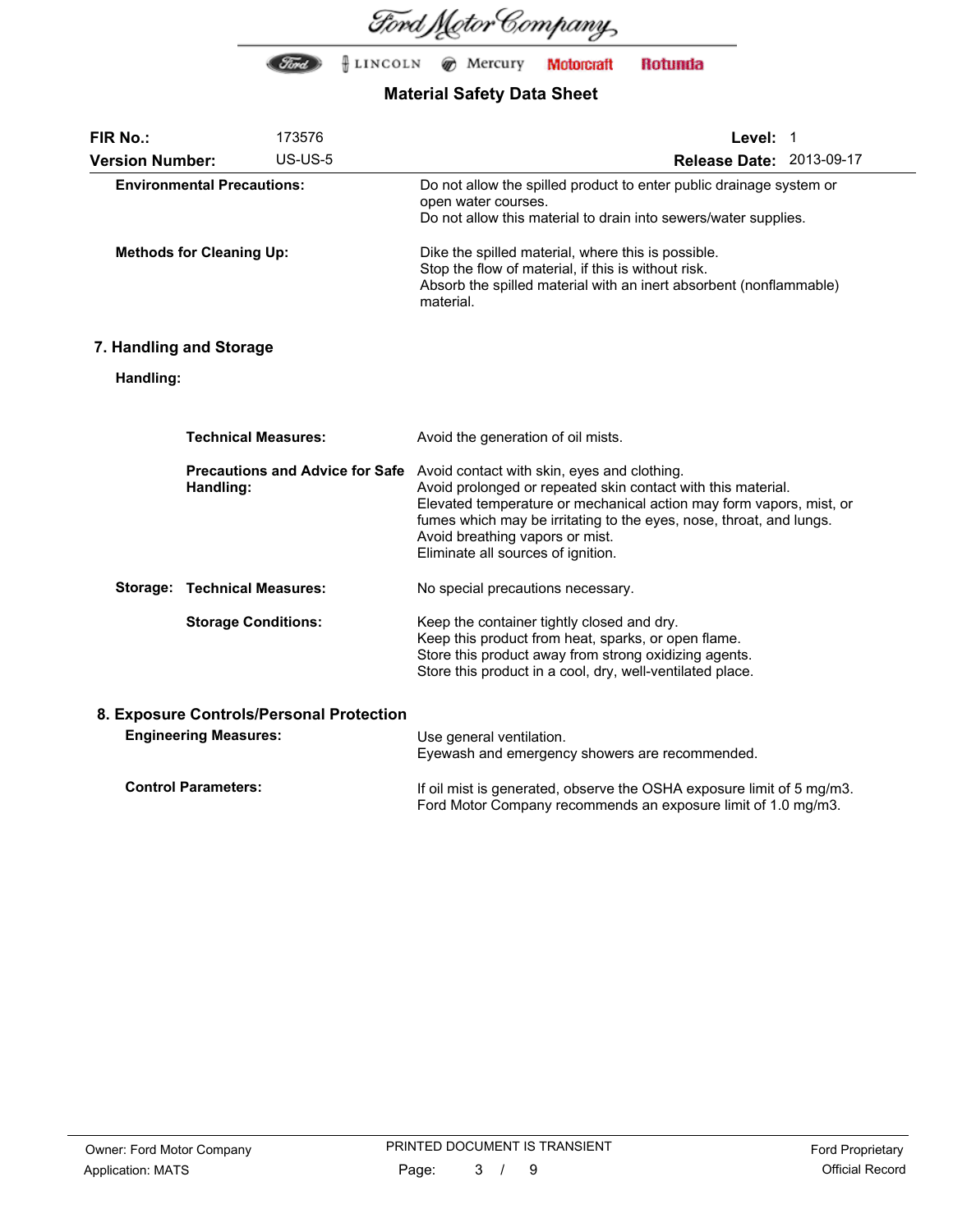

| <b>FIR No.:</b>                       | 173576     | Level: 1                                                                                                                                                                                                                                                                                                                                                       |
|---------------------------------------|------------|----------------------------------------------------------------------------------------------------------------------------------------------------------------------------------------------------------------------------------------------------------------------------------------------------------------------------------------------------------------|
| <b>Version Number:</b>                | $US$ -US-5 | <b>Release Date: 2013-09-17</b>                                                                                                                                                                                                                                                                                                                                |
| <b>Personal Protective Equipment:</b> |            |                                                                                                                                                                                                                                                                                                                                                                |
| <b>Respiratory Protection:</b>        |            | If engineering controls do not maintain airborne concentrations to a<br>level which is adequate to protect worker health, an approved<br>respirator must be worn. Respirator selection, use and maintenance<br>should be in accordance with the requirements of OSHA Respiratory<br>Protection Standard 29 CFR 1910.134 and/or Canadian Standard<br>CSA Z94.4. |
| <b>Hand Protection:</b>               |            | Use of impervious gloves is required, such as neoprene or nitrile<br>rubber gloves.                                                                                                                                                                                                                                                                            |
| <b>Eye Protection:</b>                |            | Wear safety glasses with side shields.                                                                                                                                                                                                                                                                                                                         |
| <b>Skin and Body Protection:</b>      |            | Remove contaminated clothing and wash before reuse.                                                                                                                                                                                                                                                                                                            |
| <b>Hygiene Measures:</b>              |            | Wash thoroughly after handling.                                                                                                                                                                                                                                                                                                                                |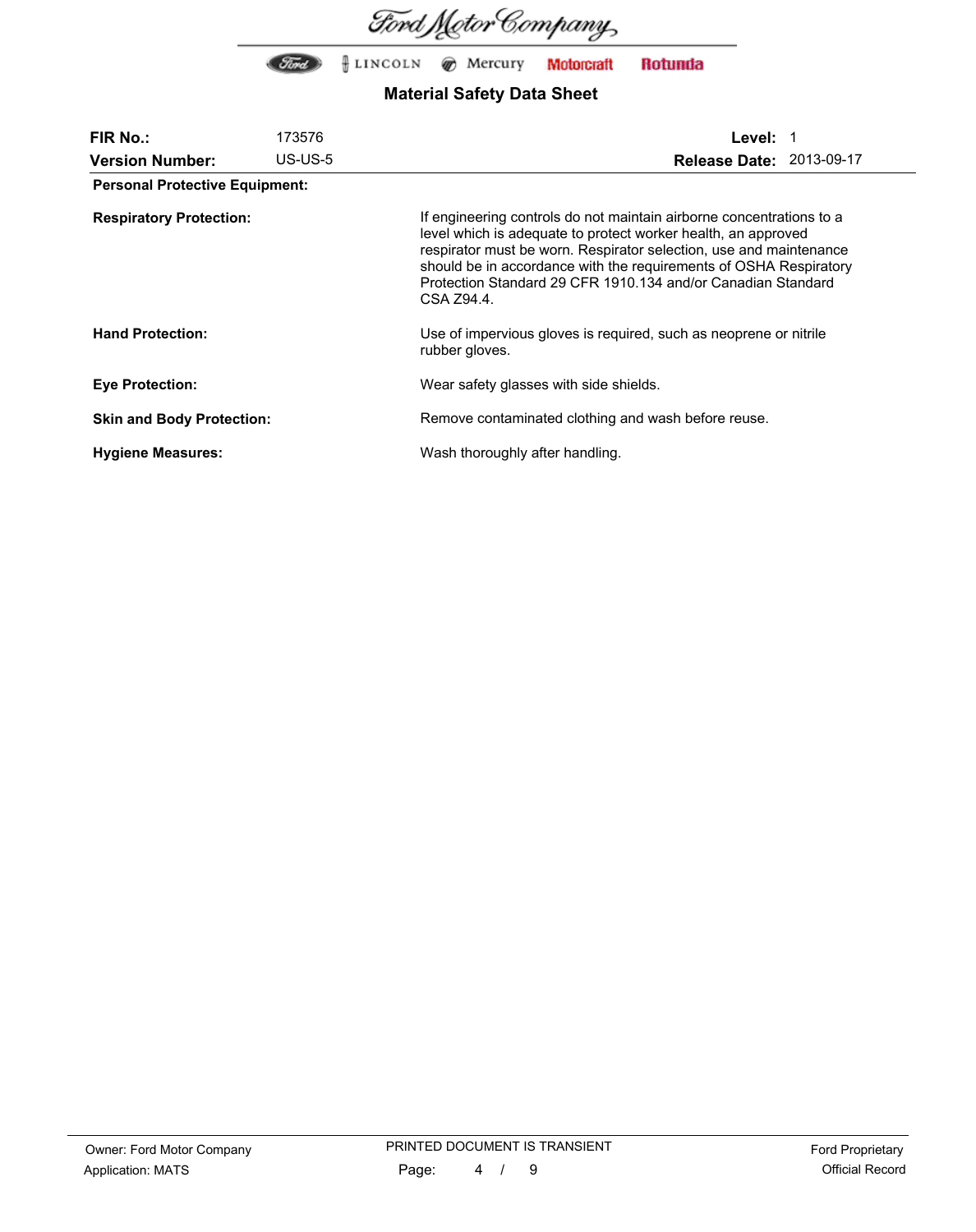Ford Motor Company

| FIR No.:                                                                  | 173576          | Level: 1                                                                                                                                                                                                                                                                                |
|---------------------------------------------------------------------------|-----------------|-----------------------------------------------------------------------------------------------------------------------------------------------------------------------------------------------------------------------------------------------------------------------------------------|
| <b>Version Number:</b>                                                    | <b>US-US-5</b>  | <b>Release Date: 2013-09-17</b>                                                                                                                                                                                                                                                         |
| 9. Physical and Chemical Properties                                       |                 |                                                                                                                                                                                                                                                                                         |
| <b>Specific Gravity:</b>                                                  |                 | 0.88-0.89 H2O=1 @15.6°C                                                                                                                                                                                                                                                                 |
| <b>Physical State:</b>                                                    |                 | <b>LIQUID</b>                                                                                                                                                                                                                                                                           |
| Form:                                                                     |                 | OIL                                                                                                                                                                                                                                                                                     |
| Odor:                                                                     |                 | <b>PETROLEUM</b>                                                                                                                                                                                                                                                                        |
| Color:                                                                    |                 | <b>AMBER</b>                                                                                                                                                                                                                                                                            |
| pH:                                                                       |                 | N.AP                                                                                                                                                                                                                                                                                    |
| <b>Temperature Range During which Changes</b><br>in Physical State Occur: |                 |                                                                                                                                                                                                                                                                                         |
| <b>Boiling Point:</b>                                                     |                 | N.AV                                                                                                                                                                                                                                                                                    |
|                                                                           | Freezing Point: | N.AP                                                                                                                                                                                                                                                                                    |
| <b>Melting Point:</b>                                                     |                 | N.AP                                                                                                                                                                                                                                                                                    |
| <b>Flash Point:</b>                                                       |                 | 150 minimum °C ASTM D93                                                                                                                                                                                                                                                                 |
| <b>Auto-ignition Temperature:</b>                                         |                 | <b>ND</b>                                                                                                                                                                                                                                                                               |
| <b>Explosion Properties:</b>                                              |                 |                                                                                                                                                                                                                                                                                         |
| UEL:                                                                      |                 | <b>ND</b>                                                                                                                                                                                                                                                                               |
| LEL:                                                                      |                 | <b>ND</b>                                                                                                                                                                                                                                                                               |
| <b>Vapor Pressure:</b>                                                    |                 | <1@20°C mmHg                                                                                                                                                                                                                                                                            |
| <b>Vapor Density:</b>                                                     |                 | $>1$ (AIR=1)                                                                                                                                                                                                                                                                            |
| Solubility:                                                               |                 | <b>NEGLIGIBLE IN WATER</b>                                                                                                                                                                                                                                                              |
| <b>Viscosity:</b>                                                         |                 | 132-146@40°C cSt ASTM D445                                                                                                                                                                                                                                                              |
| <b>Evaporation Rate:</b>                                                  |                 | <b>ND</b>                                                                                                                                                                                                                                                                               |
| 10. Stability and Reactivity                                              |                 |                                                                                                                                                                                                                                                                                         |
| <b>Stability:</b>                                                         |                 | This is a stable material.<br>Hazardous polymerization will not occur.                                                                                                                                                                                                                  |
| <b>Conditions and Materials to Avoid:</b>                                 |                 | This product may react with strong oxidizing agents (bleach--sodium<br>hypochlorite, calcium hypochlorite, hydrogen peroxide, permanganate,<br>nitric acid, concentrated OXYGEN, perchlorates).<br>This product may react with strong reducing agents.                                  |
| <b>Hazardous Decomposition Products:</b>                                  |                 | Carbon monoxide, carbon dioxide, and other low molecular weight<br>hydrocarbons.<br>Decomposition of this product may emit hydrogen sulfide.<br>Decomposition of this product may yield oxides of phosphorus.<br>Decomposition of this product may yield oxides of sulfur and nitrogen. |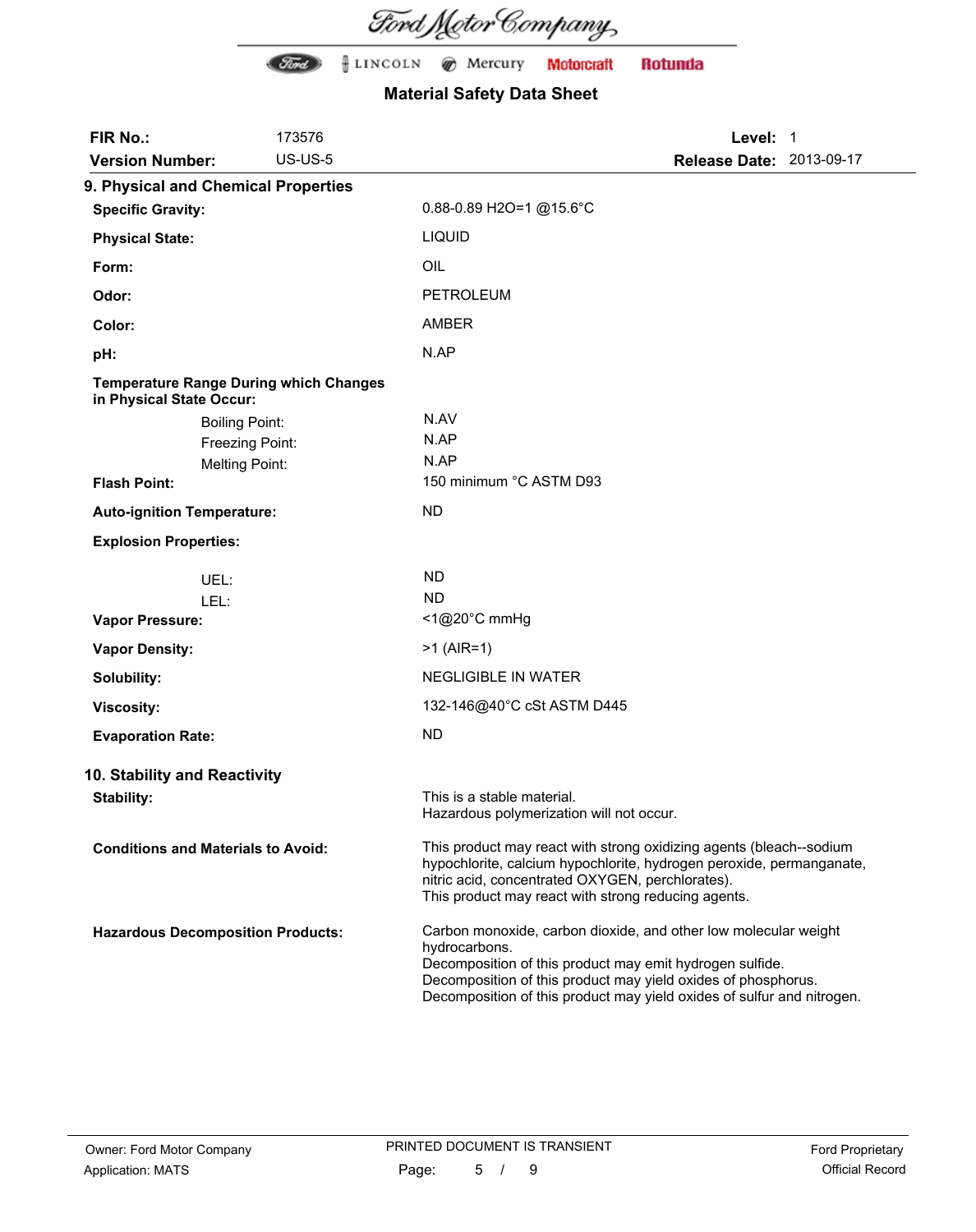

## **Material Safety Data Sheet**

| <b>FIR No.:</b>                      | 173576                                               | Level: 1                                                                                                                                                      |
|--------------------------------------|------------------------------------------------------|---------------------------------------------------------------------------------------------------------------------------------------------------------------|
| <b>Version Number:</b>               | $US$ -US-5                                           | <b>Release Date: 2013-09-17</b>                                                                                                                               |
| 11. Toxicological Information        |                                                      |                                                                                                                                                               |
| Inhalation:                          |                                                      | Exposure to oil mist/fume/vapor may cause respiratory tract irritation.                                                                                       |
| <b>Skin Contact:</b>                 |                                                      | Prolonged and/or repeated skin contact with this product may cause<br>irritation/dermatitis.                                                                  |
| <b>Chronic (Long Term) Toxicity:</b> |                                                      | Base oil severely refined: Not carcinogenic in animal studies.<br>Representative material passes IP-346, Modified Ames test, and/or<br>other screening tests. |
| 12. Ecological Information           | No specific aquatic data available for this product. |                                                                                                                                                               |

### **13. Disposal Considerations**

| <b>Waste from Residues:</b>    | Dispose of waste material according to Local, State, Federal, and<br>Provincial Environmental Regulation.<br>Empty containers may contain hazardous residues (vapors, liquid,<br>and/or solid). Do not reuse the empty container without commercial<br>cleaning or reconditioning. |
|--------------------------------|------------------------------------------------------------------------------------------------------------------------------------------------------------------------------------------------------------------------------------------------------------------------------------|
| <b>Contaminated Packaging:</b> | No consideration given when disposed of according to local, state, and<br>Federal regulations.                                                                                                                                                                                     |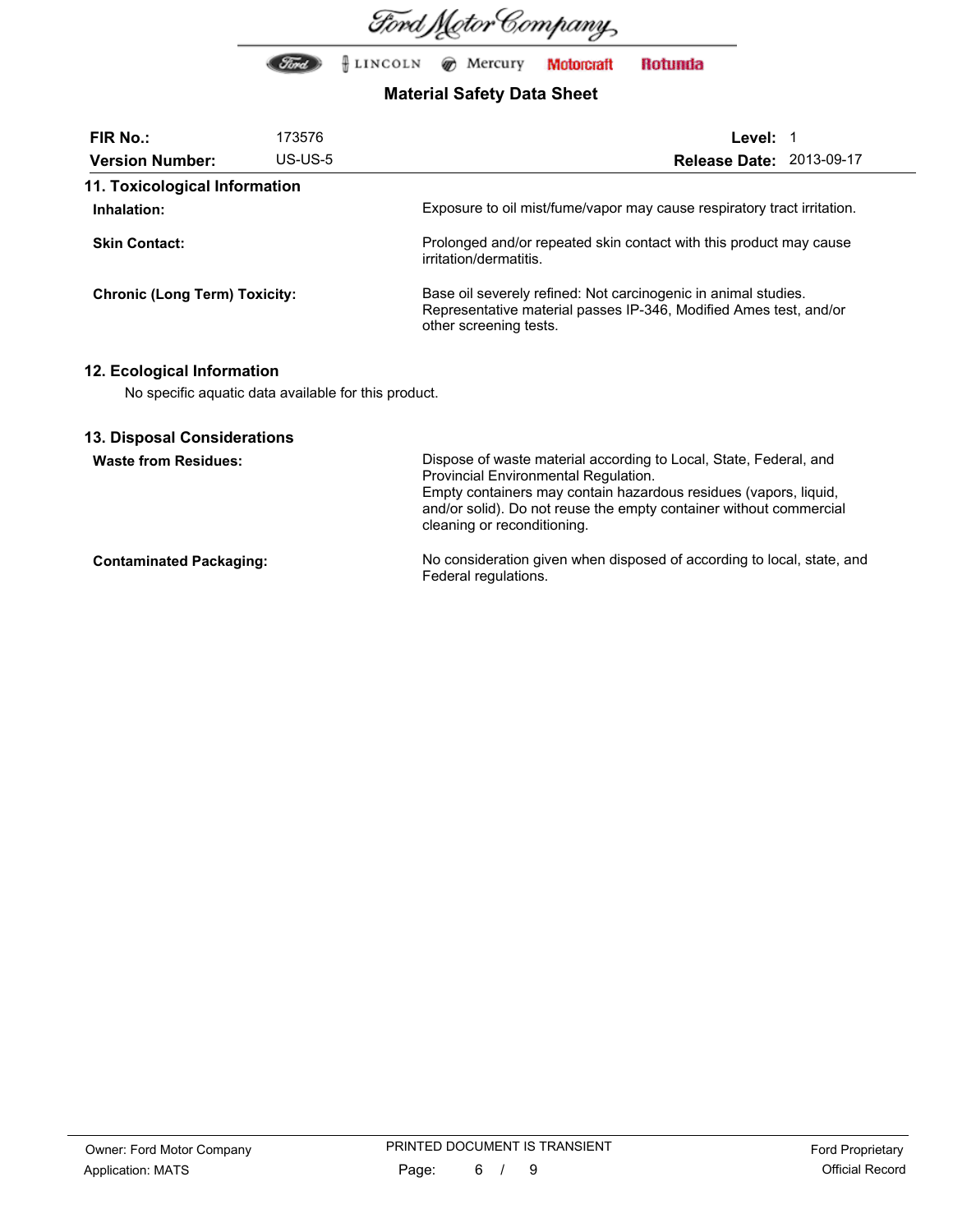

### **Material Safety Data Sheet**

| <b>FIR No.:</b>        | 173576  |
|------------------------|---------|
| <b>Version Number:</b> | US-US-5 |

**Level:** 1 **Release Date:** 2013-09-17

#### **14. Transport Information**

**U.S. Department of Transportation (DOT) 49 - CFR 172.101**

This product is not regulated as a dangerous good.

**Canadian Transportation of Dangerous Goods (T.D.G.) - TDGR Schedule II**

This product is not regulated as a dangerous good.

**Secretary of Communication and Transportation (SCT) - NOM-002-SCT2/1994 (Mexico)** This product is not regulated as a dangerous good.

### **International and Domestic Air Transportation - ICAO & IATA Section 4.2**

This product is not regulated as a dangerous good.

### **International Water Transportation - IMDG Code Amendment 31-02**

This product is not regulated as a dangerous good.

### **15. Regulatory Information**

The components of this product are listed on the TSCA Inventory

This product contains NONE of the substances subject to the reporting requirements of Section 313 of Title III of the Superfund Amendments and Reauthorization Act of 1986 and 40 CFR Part 372

California Proposition 65: WARNING: This product contains a chemical known to the State of California to cause cancer.

This product contains trace amounts of chemicals (<0.01%) being listed on California Prop 65 list.

Don't pollute. Conserve resources. Return used oil to collection centers.

Material contains a chemical which is a Ford Motor Company Material of Concern. Use and release of this material should be minimized to the greatest extent possible.

### **16. Other Information**

Key/Legend: N.AP = Not applicable; N.AV = Not available; ND = Not determined or No data; TLV = Threshold limit value; TWA = Time-weighted average; STEL = Short-term exposure limit; C = Ceiling limit

#### **HMIS and NFPA Hazard Class Information:**

| The following sections contain revisions OR 7<br><b>NEW statements.</b> | 1 Q                                                               |                                                                        |
|-------------------------------------------------------------------------|-------------------------------------------------------------------|------------------------------------------------------------------------|
| <b>NFPA Hazard Class:</b>                                               | Health: 0 (Least) Flammability: 1 (Slight) Instability: 0 (Least) |                                                                        |
| <b>HMIS Hazard Class:</b>                                               |                                                                   | Health: 1 (Slight) Flammability: 1 (Slight) Physical Hazard: 0 (Least) |

|   | ×<br>۰, |
|---|---------|
|   |         |
|   | ٠       |
| ٠ | ×       |
|   |         |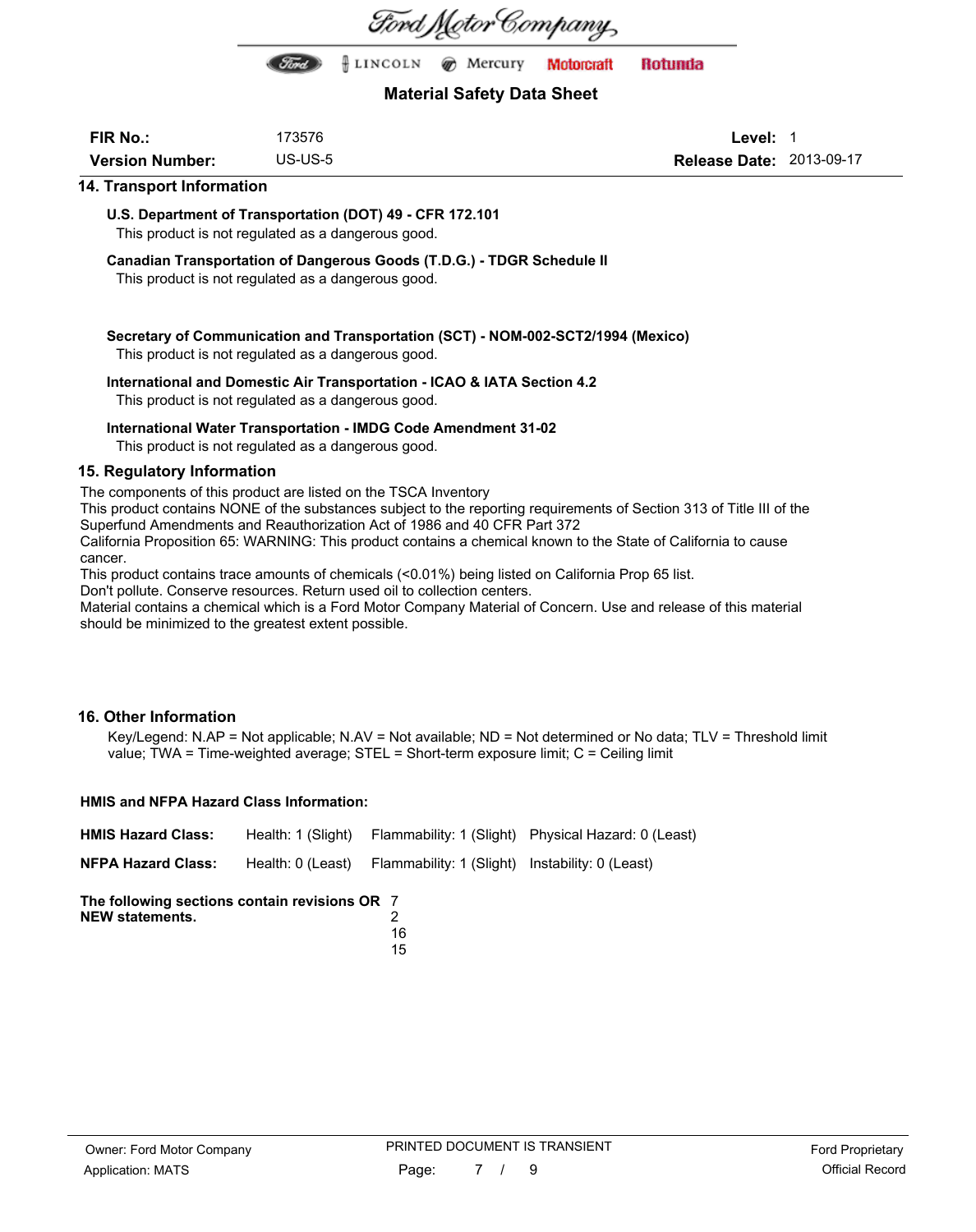

| <b>FIR No.:</b>                 | 173576     | <b>Level:</b>                                                                                                                                                                                                                                                                                                                                                                                                                                                       |  |  |
|---------------------------------|------------|---------------------------------------------------------------------------------------------------------------------------------------------------------------------------------------------------------------------------------------------------------------------------------------------------------------------------------------------------------------------------------------------------------------------------------------------------------------------|--|--|
| <b>Version Number:</b>          | $US$ -US-5 | Release Date: 2013-09-17                                                                                                                                                                                                                                                                                                                                                                                                                                            |  |  |
| <b>Preparation Information:</b> |            | The chemical identification and properties for this material were provided<br>by the manufacturer. Health and safety information has been evaluated<br>by the Occupational and Environmental Health Sciences Department,<br>Ford Motor Company, Diagnostic Service Center II, 1800 Fairlane Drive,<br>Allen Park, MI 48101, USA.                                                                                                                                    |  |  |
| Disclaimer:                     |            | The information on this data sheet represents our current data and is<br>accurate to the best of our knowledge as to the proper handling of this<br>product under normal conditions and in accordance with the application<br>specified on the packaging and/or technical guidance literature. Any<br>other use of the product which involves using the product in combination<br>with any other product or any other process is the responsibility of the<br>user. |  |  |